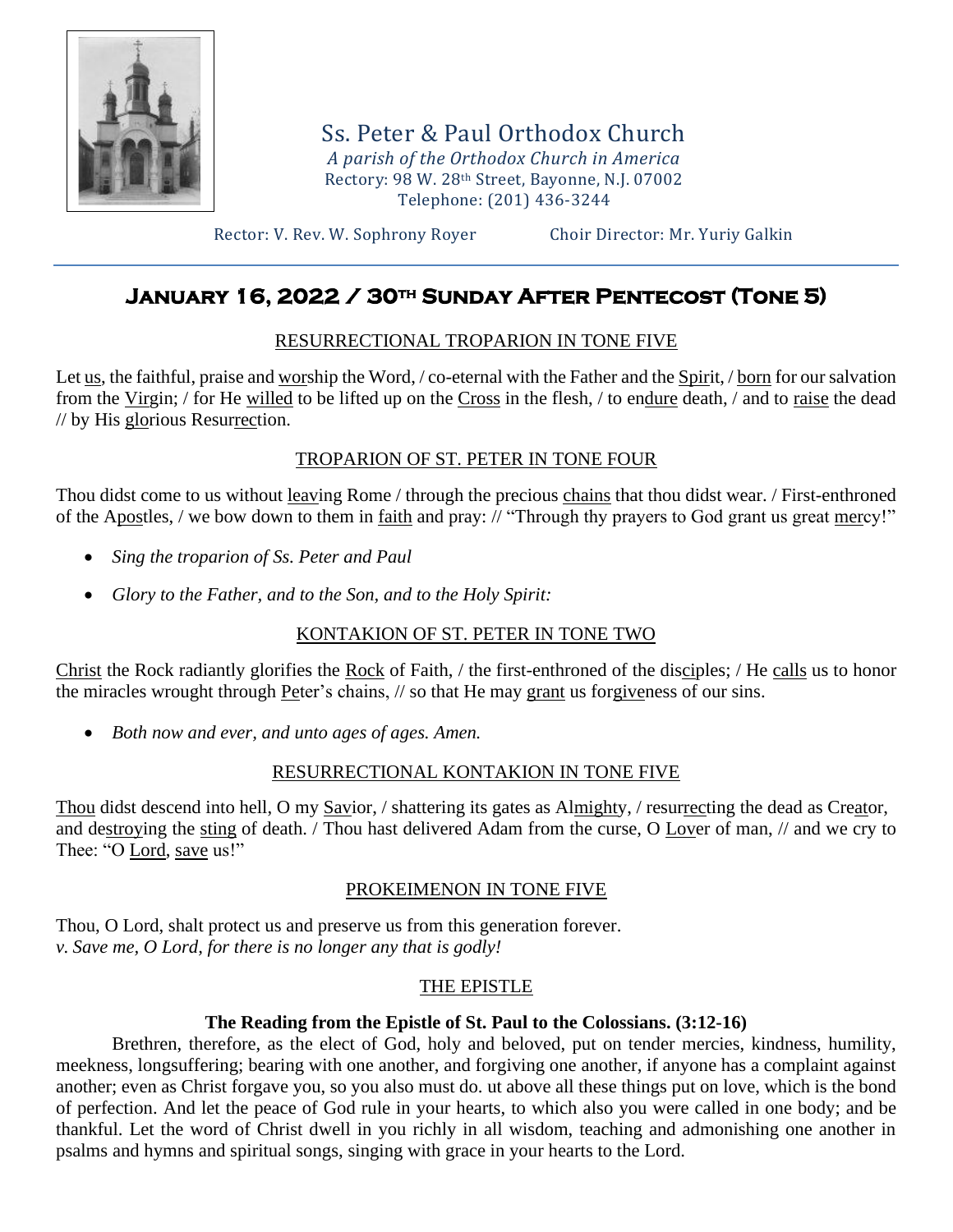#### ALLELUIA IN TONE FIVE

Alleluia! Alleluia! Alleluia!

*v. I will sing of Thy mercies, O Lord, forever; with my mouth I will proclaim Thy truth from generation to generation.*

*v. For Thou hast said: Mercy will be established forever; Thy truth will be prepared in the heavens.*

#### THE GOSPEL

#### **The Reading from the Holy Gospel according to St. Luke. (18:18-27)**

Now a certain ruler asked Him, saying, "Good Teacher, what shall I do to inherit eternal life?" So, Jesus said to him, "Why do you call Me good? No one is good but One, that is, God. You know the commandments: 'Do not commit adultery,' 'Do not murder,' 'Do not steal,' 'Do not bear false witness,' 'Honor your father and your mother.'" And he said, "All these things I have kept from my youth." So, when Jesus heard these things, He said to him, "You still lack one thing. Sell all that you have and distribute to the poor, and you will have treasure in heaven; and come, follow Me." But when he heard this, he became very sorrowful, for he was very rich. And when Jesus saw that he became very sorrowful, He said, "How hard it is for those who have riches to enter the kingdom of God! For it is easier for a camel to go through the eye of a needle than for a rich man to enter the kingdom of God." And those who heard it said, "Who then can be saved?" But He said, "The things which are impossible with men are possible with God."

#### COMMUNION HYMNS

Praise the Lord from the heavens, praise Him in the highest! Alleluia! Alleluia! Alleluia!

#### TODAY'S PARASTAS

Today's Parastas is offered by Olga DeMay in memory of Helen Pirniak.

#### TODAY'S SAINTS

Saints commemorated on January 16th: *Commemoration of the Precious Chains of St. Peter*; St. Priscilla of Rome; St. Honoratus, Archbishop of Arles, Founder of Lerins Abbey; St. Marcellus I, Pope of Rome; St. Valerius, Bishop of Sorrento; St. Sigebert, King of East Anglia; St. Liberata; Martyrs Speusippus, Eleusippus, Meleusippus, and Companions, in Gaul; Martyr Danax the Reader, of Avlona; Hieromartyr Damascene the New, of Gabrovo; St. Romilus the Sinaite, of Ravenica.

#### UPCOMING SERVICES

5:00 PM (Saturday) – Great Vespers 9:20 AM (Sunday) – Third Hour & Divine Liturgy

#### BLESSING OF HOMES

Due to the ongoing COVID-19 epidemic (especially with the new wave of the omicron variant spreading), annual house blessings are not recommended this year. However, if you want your house blessed this year regardless, Fr. Sophrony will come. Call the Rectory at 201-436-3244 to make an appointment.

#### PARISH COUNCIL MEETING

The installation of the new Parish Council, and the next parish council meeting, is today after Divine Liturgy.